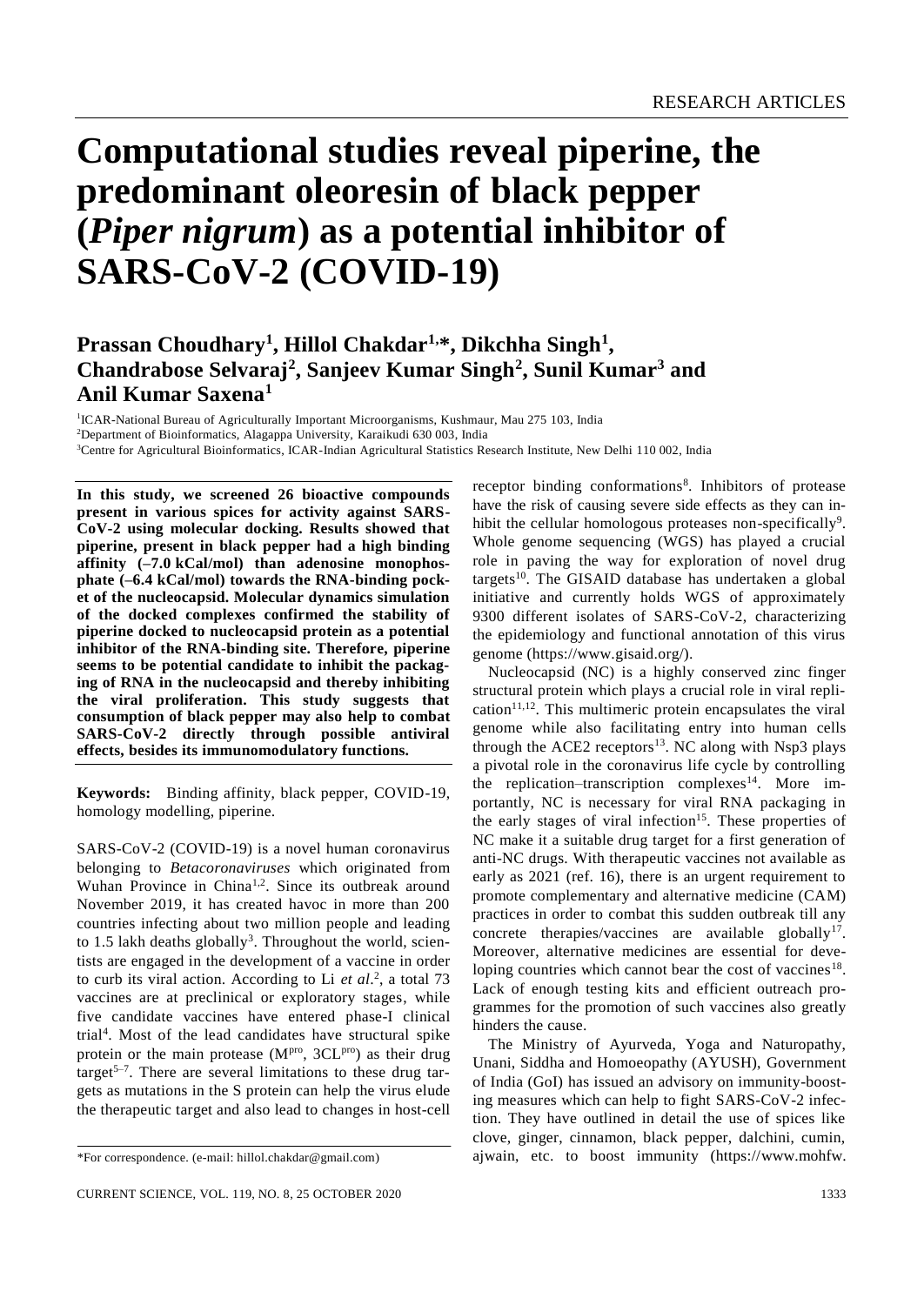[gov.in/pdf/ImmunityBoostingAYUSHAdvisory.pdf\).](http://www.mohfw.gov.in/pdf/ImmunityBoostingAYUSHAdvisory.pdf)) Spices and other Ayurvedic remedies are known to contain diverse bioactive compounds and well documented to possess immunomodulatory properties<sup>19–21</sup>. It is also known that spices like ginger, turmeric, black pepper, etc. also have antimicrobial activities $2<sup>1</sup>$ .

In this study we examined whether such spices can really be effective against SARS-CoV-2 apart from boosting immunity. Briefly, we predicted the 3D structure of N-terminal RNA-binding domain of NC protein of SARS-CoV-2 Wuhan-Hu-1 using homology modelling. Molecular docking has been employed to screen predominant bioactive compounds found in spices commonly used in households and as advised by the Ministry of AYUSH, GoI. We performed molecular dynamic simulation which provided evidence to validate our findings. The study throws light on the significance of these natural compounds in the fight against COVID-19.

## **Methods**

#### *Data retrieval*

The annotated sequence of NC protein sequence of SARS-CoV-2 Wuhan-Hu-1 was obtained from the National Center for Biotechnology Information (NCBI; protein id: [YP\\_009724397.2\)](https://www.ncbi.nlm.nih.gov/protein/1798174255). BLASTp and CDD were used to determine the N-terminal domain conserved site of the protein<sup>22</sup>. The sequence was curated to locate the NTD, eliminating the rest of the amino acids from the study. The truncated protein (200 amino acids) was used for further analysis.

The 3D structures of 26 natural compounds from seven different spices and few other drugs, including known synthetic anti-HIV analogues targeting NC used in the study were directly imported from Pubchem database using UCSF Chimera v1.13.1 (Table  $1)^{23}$ . The structures of adenosine monophosphate (AMP) and three synthetic analogues were also imported to examine their affinity to SARS-CoV-2 NC structure (Table 1). The imported ligand structures were prepared using Dock Prep tool of Autodock Vina, as reported previously<sup>24</sup>. Charges were computed using ANTECHAMBER with AMBER ff14SB charges allotted to standard residues and Gasteiger charges to other residue types, as reported in previous studies<sup>25</sup>. The receptor protein was prepared following the same protocol, barring the computation of charges step. All the prepared files were stored in .mol2 format for further evaluation and docking .analysis.

## *Homology modelling and Ramachandran plot analysis*

Modeller v9.20 was used for homology modelling of the protein sequence using Python script<sup>26</sup>. The PDB ID of templates along with their percentage identity were: (i) 6M3M (100%), (ii) 6YI3 (99.28%), (iii) 1SSK (92.03%), (iv) 6VYO (100%), and (v) 2OFZ (92.06%). The best template (6YI3) was chosen based on high-resolution (1 Å), query coverage (69%) and percentage identity. On the basis of the lowest DOPE score, the final model was selected. RAMPAGE was used to carry out Ramachandran plot analysis and was represented using Discovery Studio module27,28. Expresso tool of T-COFFEE server was used for sequence alignment of the query sequence with the templates using default parameters<sup>29</sup>. The modelled structure was superimposed onto the template 6YI3 using PYMOL software package<sup>30</sup>.

#### *Molecular docking and interaction studies of SARS-CoV-2 NC*

Autodock Vina module of UCSF Chimera was used for the docking studies on a Windows 10 platform<sup>23</sup>. The prepared .mol2 files of receptor and ligands were imported and a search volume allotted to the receptor molecule for each docking study keeping all other parameters constant<sup>31</sup>. The software uses Opal web service for docking and the files were allotted executable location on the local host computer. The best Autodock Vina score with the suitable energetically favoured conformations was used for further analyses. The interaction of compounds with amino acid residues was analysed and represented using Discovery Studio Client.

#### *Molecular dynamics simulation*

The apo protein of Npro (N protein) and the ligand complexes (Npro-AMP, Npro-piperine) were prepared, hydrogen bond-optimized, and the final complexes were minimized till the root mean square deviation (RMSD) value reached 0.30 Å (ref. 32). The prepared complex was subjected to molecular dynamics simulation to understand the molecular stability of protein and protein– ligand complex using the Desmond MD package, as described earlier<sup>33,34</sup>.

## **Results and discussion**

## *Homology model of SARS-CoV-2 NC*

The 3D structure of NC protein had a sequence identity of 99.28% with the template (PDB : 6YI3), with a query coverage of 69% (Figure 1 *a*). Two pairs of anti-parallel  $\beta$ -sheets ( $\beta$ -hairpin) with a  $\beta$ -core were found in the structure. Ramachandran plot analysis showed 96% of the residues in the favoured region and 2% in the allowed region, making it a robust structure (Figure 1 *b*). The modelled structure was used for docking and interaction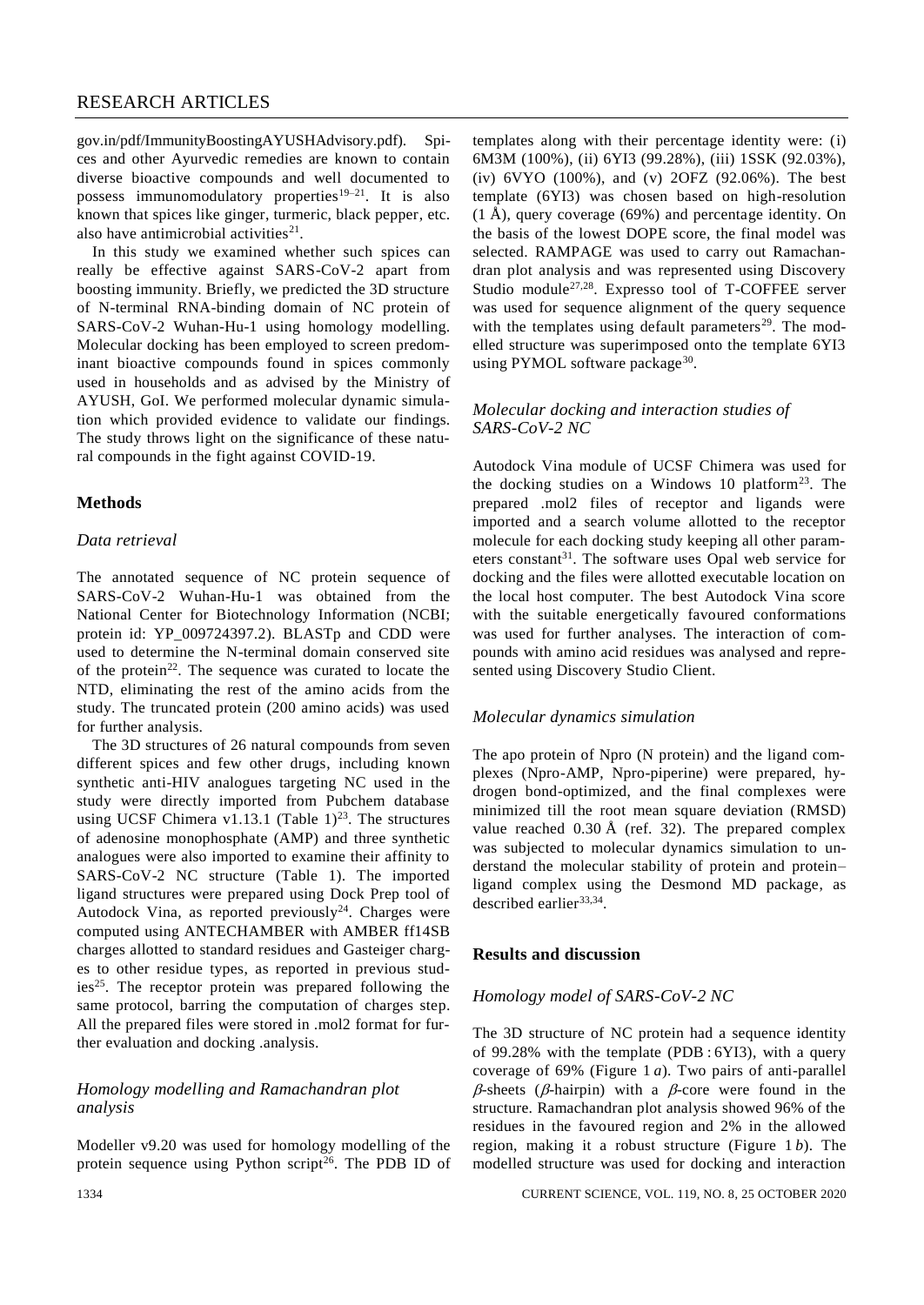| Plant species                                                       |              |                                                                                                                                                                                                                                                                                                                                                            |           |
|---------------------------------------------------------------------|--------------|------------------------------------------------------------------------------------------------------------------------------------------------------------------------------------------------------------------------------------------------------------------------------------------------------------------------------------------------------------|-----------|
| Scientific name                                                     | Common name  | Important chemical constituents                                                                                                                                                                                                                                                                                                                            |           |
| Syzygium aromaticum                                                 | Clove        | Eugenol (~94.4% of essential oils in clove oil) $\beta$ -caryophyllene<br>$(-3.56\% \text{ of essential oils})$                                                                                                                                                                                                                                            | 47, 48    |
| Cinnamomum zeylanicum                                               | Cinnamon     | Cinnamaldehyde (65–80% of essential oils in bark), cinnamic acid and<br>eugenol $(5-10\% \text{ of essential oils in bark})$                                                                                                                                                                                                                               |           |
| Piper nigrum                                                        | Black pepper | $\delta$ -3-Carene (~2% of essential oils), limonene (~19% of essential oils),<br>$\beta$ -caryophyllene (~15% of essential oils), sabinene (~16% of essential<br>oils), $\beta$ -pinene (~11% of essential oils) $\alpha$ -pinene (6% of essential oils),<br>piperine and its isomers chavicine, isochavicine and isopiperine (35–55%)<br>of oleoresins). | 35, 50    |
| Nigella sativa                                                      | Black cumin  | Thymoquinone (30–48% of active compounds of seeds)                                                                                                                                                                                                                                                                                                         | 51        |
| Ocimum sanctum                                                      | Basil/tulsi  | Eugenol (67–72% of essential oils) $\beta$ -elemene (~11% of essential oils)<br>and $\beta$ -caryophyllene (7–8% of essential oils)                                                                                                                                                                                                                        |           |
| Cuminum cyminum                                                     | Cumin        | Cuminaldehyde (~23% of essential oils), $\gamma$ -terpinene (~20% of essential oils)<br>p-cymene (~19% of essential oils), $\beta$ -pinene (~16% of essential oils) and<br>1-phenyl-1,2-ethanediol $(-14%)$                                                                                                                                                |           |
| Foeniculum vulgare                                                  | Fennel       | Anethole (70.1% of essential oils), fenchone (6.9% of essential oils) and<br>methyl chavicol (4.8% of essential oils)                                                                                                                                                                                                                                      |           |
| Zingiber officinale, Boesenbergia<br><i>rotunda</i> (Zinger family) | Ginger       | Gingerol $(6.2-6.3\%)$ , zingerone $(9.25\%)$ and chalcone $(12\%)$                                                                                                                                                                                                                                                                                        | $55 - 57$ |
| Synthetic analogues                                                 |              |                                                                                                                                                                                                                                                                                                                                                            |           |
| CMPD-1                                                              |              |                                                                                                                                                                                                                                                                                                                                                            | 39        |
| CMPD-8                                                              |              |                                                                                                                                                                                                                                                                                                                                                            | 39        |
| Baricitinib                                                         |              |                                                                                                                                                                                                                                                                                                                                                            | 37        |

Table 1. Bioactive natural compounds used in the study along with their sources

studies. [Supplementary Figure 1](https://www.currentscience.ac.in/Volumes/119/08/1333-suppl.pdf) *a* shows the structural superimposition of the predicted structure with the template 6YI3. All the protein sequences were aligned and conservation profile of the residues have been marked as shown in [Supplementary Figure 1](https://www.currentscience.ac.in/Volumes/119/08/1333-suppl.pdf) *b*.

#### *Docking and interaction studies*

To understand which amino acid residues bind to RNA while packaging, AMP was docked against NC 3D model. AMP had a binding affinity of –6.4 kCal/mol. A total of seven amino acid interactions were found for AMP: three amino acids, viz. SER51 (2.89 Å from O6, 2.73 Å from H13), PHE53 (2.48 Å from H13), ARG149 (2.14 and 2.36 Å from O7, 4.27 Å from P1) interacted with the phosphate group; two amino acids, viz. TYR109 (1.28 Å from H8) and GLU174 (2.52 Å with H7) interacted with the ribose sugar, and two other amino acids, ALA155 (5.18 Å), ALA156 (2.08, 2.32, 3.85 and 4.8 Å) interacted with the nitrogen base. ALA149 was found to have close interactions with the phosphate group of the AMP structure (Figure 2).

Twenty-six compounds were docked onto the SARS-CoV-2 NC, out of which six compounds had a binding affinity of  $\geq -6.0$  kCal/mol (Table 2). Six natural compounds, viz. piperine (Pubchem ID: 638024), chavicine

CURRENT SCIENCE, VOL. 119, NO. 8, 25 OCTOBER 2020 1335

1548914), isopiperine (Pubchem ID: 1548913),  $\beta$ caryophyllene (Pubchem ID: 5281515) and chalcone (Pubchem ID:  $637760$ ) had binding affinities of  $-7.0, -6.8$ ,  $-6.8$ ,  $-6.6$ ,  $-6.4$  and  $-6.0$  kCal/mol respectively. Piperine and  $\beta$ -caryophyllene are found abundantly in black pepper (*Piper nigrum*) (Table 1)<sup>35</sup>. The amino acid interactions of piperine were: ALA50  $(5.10 \text{ Å}$  from benzene ring), ARG88 (2.32 Å from O3), ARG92 (3.95 Å from benzene ring II), TYR109 (4.83 Å from benzene ring II), ARG149 (2.22 Å from O1) and ARG156 (2.46 Å from O1, 4.03 Å from benzene ring I) (Figure 3). Piperidine (Pubchem ID: 8082) and piperic acid (Pubchem ID: 5370536) formed as a result of acid or alkali hydrolysis were also docked against NC and had binding affinities of  $-3.3$  and  $-5.9$  kCal/mol respectively<sup>36</sup>. The remaining natural compounds had a binding energy less than –6.0 kCal/mol and hence was excluded from further analysis. Three potential synthetic analogues were also used for the study. Two of the synthetic anti-HIV analogues targeting NC, i.e. CMPD-1 (Pubchem ID: 26532231) and CMPD-8 (Pubchem ID: 26541579) had binding affinity of  $-7.0$  and  $-6.8$  kCal/mol respectively [\(Supplementary Fig](https://www.currentscience.ac.in/Volumes/119/08/1333-suppl.pdf)[ure 2](https://www.currentscience.ac.in/Volumes/119/08/1333-suppl.pdf) *a* and *b*). Recently, Baricinitib has been suggested as a drug analogue of SARS-CoV-2 and showed good interactions with SARS-CoV-2 NC having a binding affinity of  $-7.0$  kCal/mol [\(Supplementary](https://www.currentscience.ac.in/Volumes/119/08/1333-suppl.pdf) Figure  $2 c$ )<sup>37</sup>.

(Pubchem ID: 1548912), isochavicine (Pubchem ID: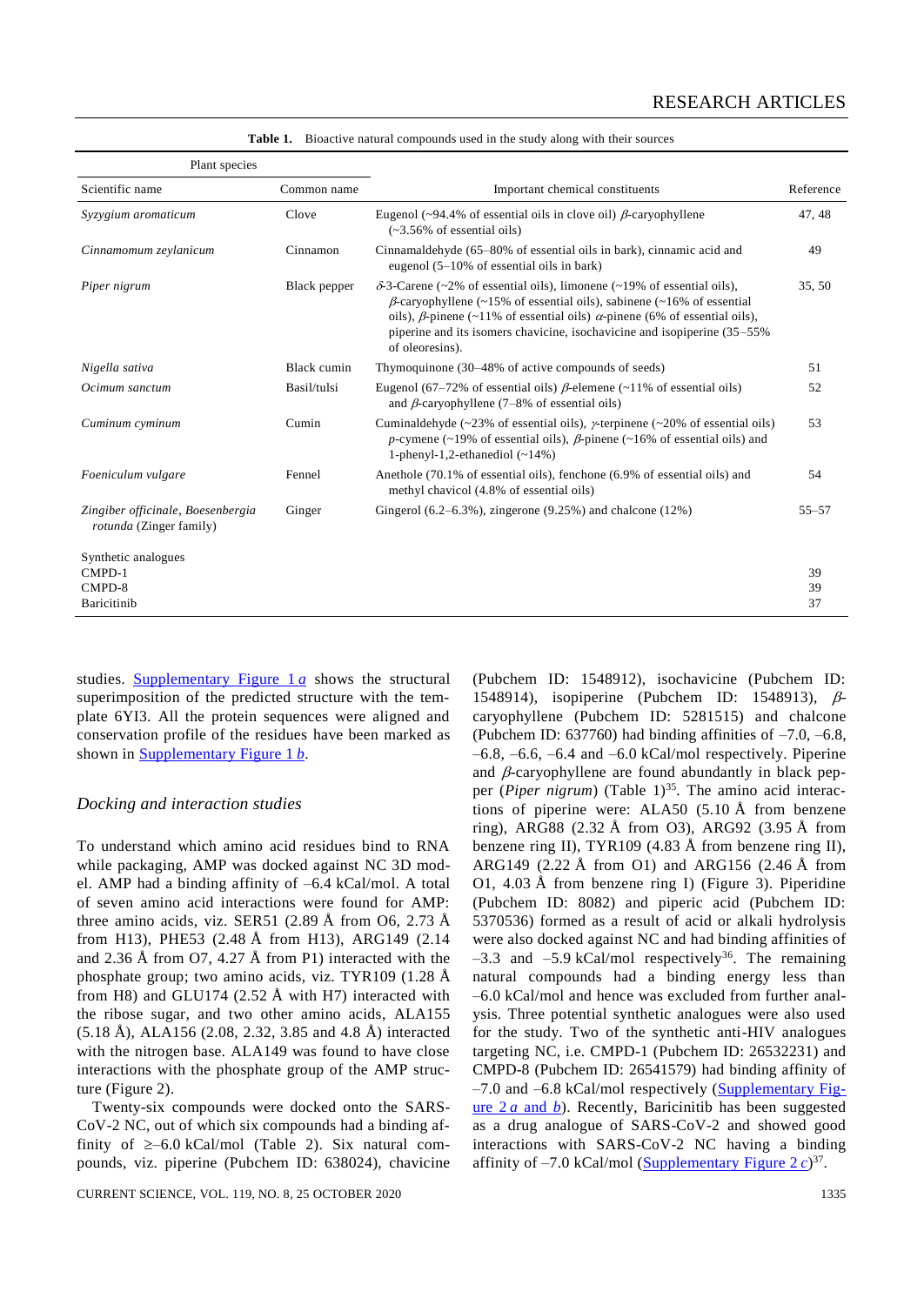

**Figure 1.** *a*, Three-dimensional modelled structure of NT-domain of SARS-CoV-2 nucleocapsid (NC). *b*, Ramachandran plot for the predicted structure depicting the amino acid residues in favoured, allowed and outlier regions.



**Figure 2.** *a*, Three-dimensional representation of docked adenosine monophosphate (AMP) with SARS-CoV-2 NC. *b*, Two-dimensinal visualization along with bond types of the interacting residues in the SARS-CoV-2 NC/AMP complex.

As the aim of the study was to examine the potential of natural bioactive compounds present in various spices and herbs, synthetic analogues of piperine were not analysed; rather isomers and related compounds (like isopiperine, chavicine, isochavicine, piperidine and piperic acid) were tested through molecular docking, which established piperine as a potential compound which could have antiviral activities. Therefore, molecular dynamics simulation was also performed.

The Apo protein and the other two protein–ligand complexes were simulated and RMSD values were noted with the reference value to its initial position, for understanding the structural deviations in the dynamic environment for the timescale of 50 ns. The values were calculated from 0 to 50 ns and plotted (Figure 4 *a*). The Apo protein showed initial deviation between ~1 and  $\sim$ 2 Å till the 5th ns (Figure 4*a*). Thereafter, the deviations were limited, attaining a stable position till the

1336 CURRENT SCIENCE, VOL. 119, NO. 8, 25 OCTOBER 2020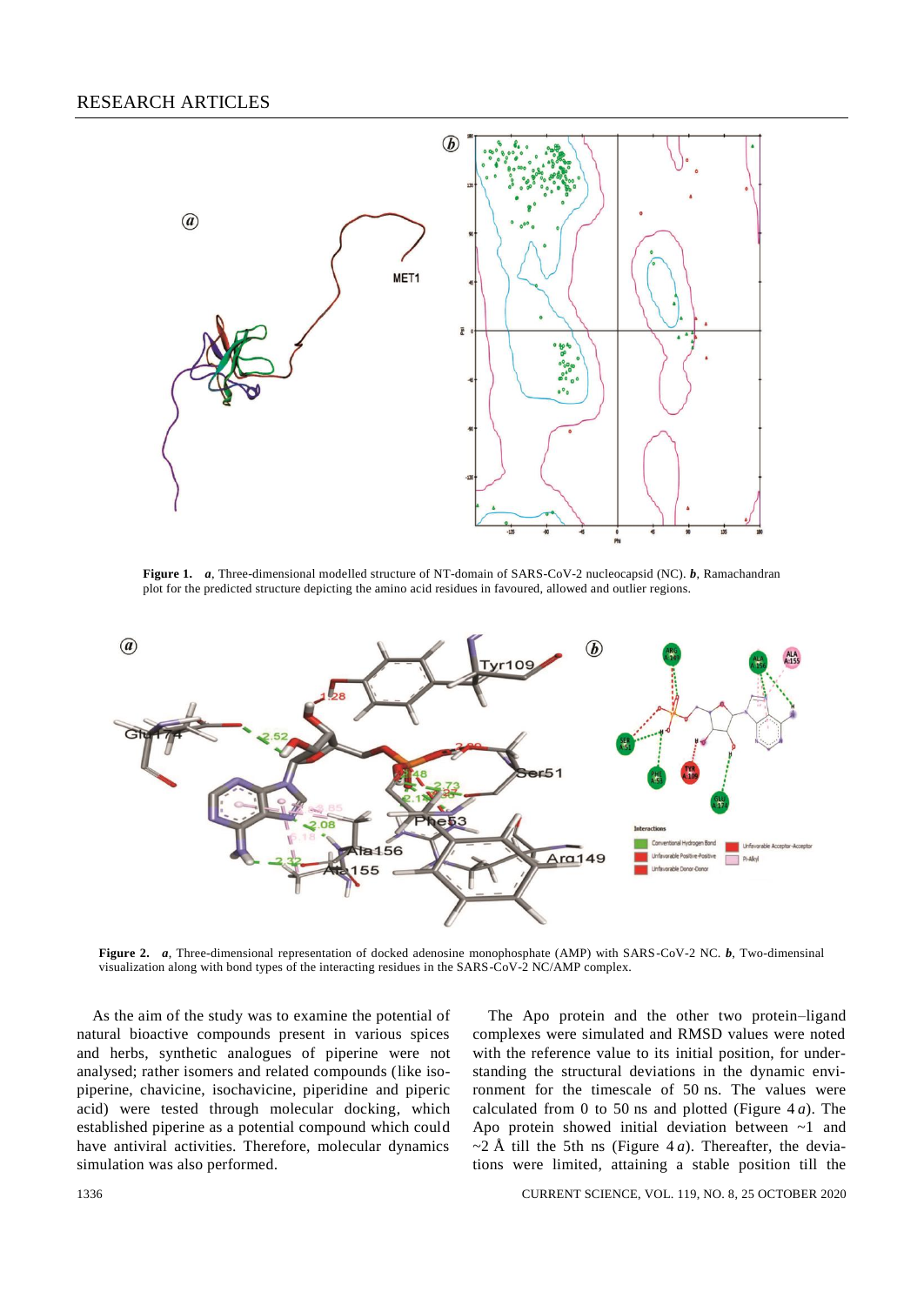# RESEARCH ARTICLES

| residues               |                     |              |                                       |                                              |  |  |
|------------------------|---------------------|--------------|---------------------------------------|----------------------------------------------|--|--|
| Compound               | Pubchem<br>$\rm ID$ | 2D structure | <b>Binding</b> affinity<br>(kcal/mol) | Interacting residues (three-letter code)     |  |  |
| Eugenol                | 3314                |              | $-4.9$                                | LEU56, LEU159, LEU161, LEU167, ALA173        |  |  |
| Gingerol               | 442793              |              | $-5.2$                                | ARG88, TYR109, TYR111, THR115, GLY116        |  |  |
| Zingerone              | 31211               |              | $-5.2$                                | LEU161, LEU167                               |  |  |
| Carvacrol              | 10364               |              | $-5.2$                                | ALA50, SER51, TYR109, TYR111, PRO151, ALA156 |  |  |
| Thymoquinone           | 10281               |              | $-5.5$                                | ALA50, SER51, TYR109, PRO151, ALA156         |  |  |
| Cinnamaldehyde         | 637511              |              | $-4.7$                                | ALA50, ARG88, ARG149, PRO151, ALA156         |  |  |
| Cinnamic acid          | 444539              |              | $-5.3$                                | ALA50, ARG88, TYR109, ALA156                 |  |  |
| $\alpha$ -Pinene       | 440968              |              | $-5.1$                                | LEU56, LEU159, LEU161, LEU167, ALA173        |  |  |
| Sabinene               | 18818               |              | $-4.9$                                | LEU56, LEU159, LEU161, LEU167, ALA173        |  |  |
| $\beta$ -Caryophyllene | 5281515             |              | $-6.4$                                | LEU161, LEU167                               |  |  |
| $\delta$ -3-Carene     | 26049               |              | $-5.0$                                | LEU56, LEU159, LEU161, LEU167, ALA173        |  |  |
| Limonene               | 22311               |              | $-5.0$                                | LEU56, LEU159, LEU161, LEU167, ALA173        |  |  |
| $\beta$ -Pinene        | 440967              |              | $-5.1$                                | LEU161, LEU167, ALA173                       |  |  |
| Piperine               | 638024              |              | $-7.0$                                | ALA50, ARG88, ARG92, TYR109, ARG149, ALA156  |  |  |
| Calcone                | 637760              |              | $-6.0$                                | LEU161, THR166, LEU167, ALA173               |  |  |

**Table 2.** List of natural compounds from spices and few synthetic antiviral compounds with their binding affinity, 2D structures and in teracting

(*Contd*)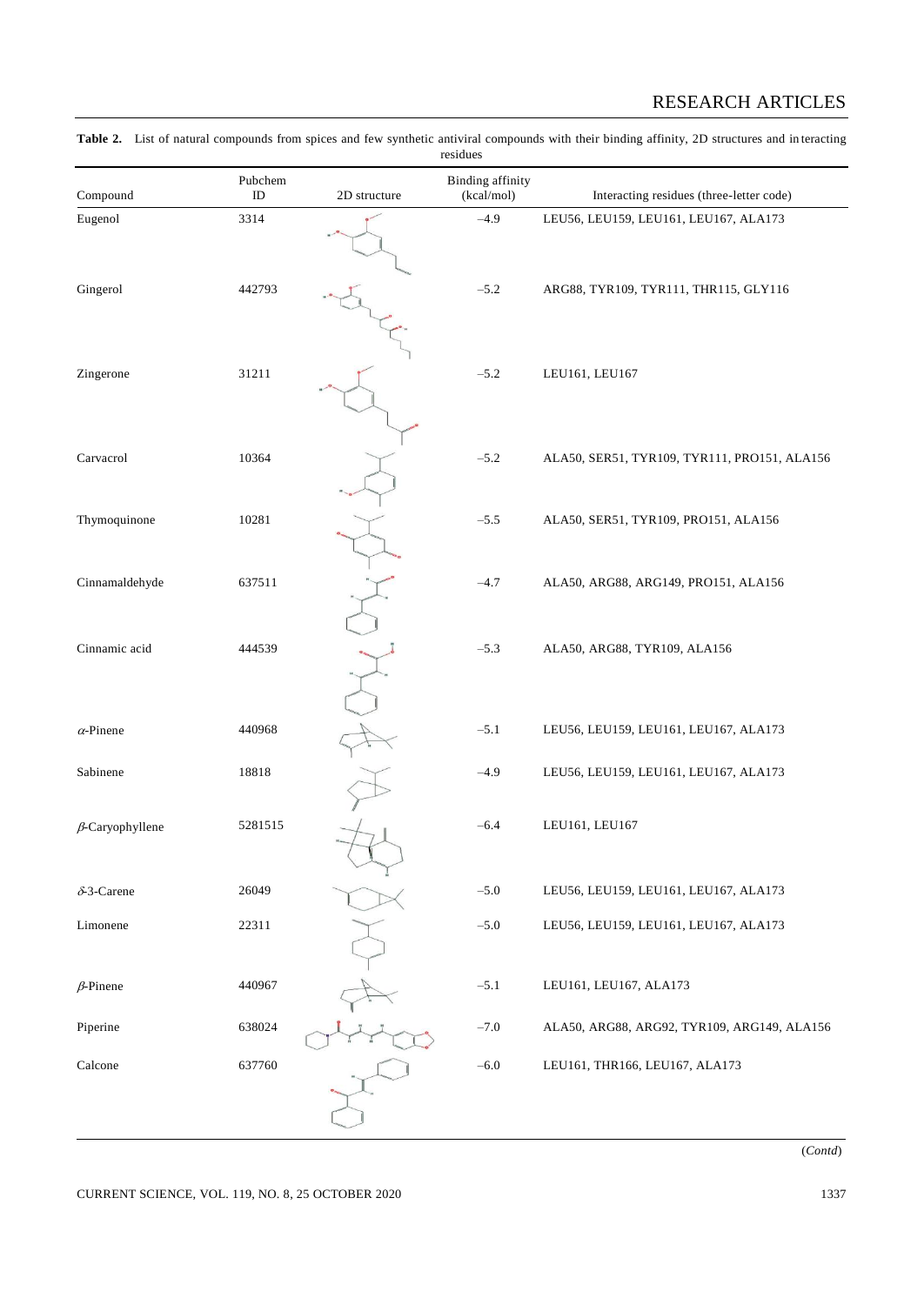# RESEARCH ARTICLES

# **Table 2.** (*Contd*)

| Compound           | Pubchem<br>${\rm ID}$ | 2D structure | <b>Binding</b> affinity<br>(kcal/mol) | Interacting residues (three-letter code) |
|--------------------|-----------------------|--------------|---------------------------------------|------------------------------------------|
| Chloroquine        | 2719                  |              | $-5.3$                                | LEU167                                   |
| Hydroxychloroquine | 3652                  |              | $-5.7$                                | LEU159, LEU161, PRO162, THR165, ALA173   |
| Anethole           | 637563                |              | $-4.8$                                | ALA50, TYR109, ARG149, PRO151, ALA156    |
| Fenchone           | 14525                 |              | $-5.1$                                | ALA50, SER51, TYR109, ALA156             |
| Methyl chavicol    | 8815                  |              | $-4.7$                                | LEU56, LEU159, LEU161, LEU167, ALA173    |
| Cuminaldehyde      | 326                   |              | $-5.1$                                | ALA50, ARG88, TYR109, ALA156             |
| $\nu$ -Terpinene   | 7461                  |              | $-5.0$                                | LEU159, LEU161, LEU167, ALA173           |
| $p$ -Cymene        | 7463                  |              | $-5.0$                                | LEU56, LEU159, LEU161, LEU167, ALA173    |
| Baricitinib        | 44205240              |              | $-7.0$                                | THR49, ARG88, ARG92, TYR109              |
| Chavicine          | 1548912               |              | $-6.8$                                | ALA50, ARG92, ARG149, ALA155, ALA156     |
| Isochavicine       | 1548914               |              | $-6.8$                                | LEU161, LEU167                           |
| Isopiperine        | 1548913               |              | $-6.6$                                | ALA173                                   |
| Piperidine         | 8082                  |              | $-3.3$                                | ALA123, ALA138                           |

(*Contd*)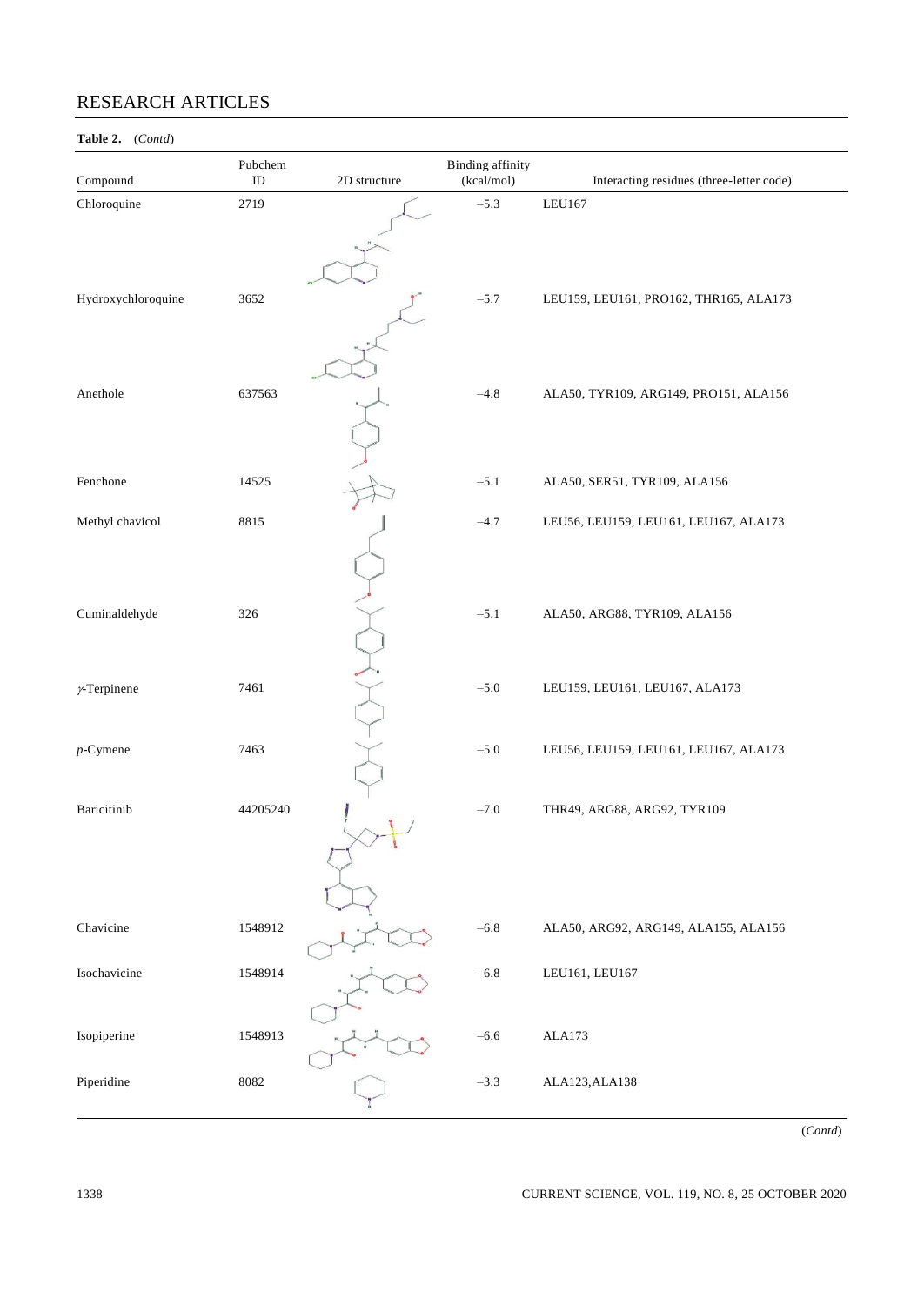

#### **Table 2.** (*Contd*)

 $Cov$ Pi-Cation Pi-Pi T-sha  $ra1$ 49

Figure 3. *a*, Three-dimensional representation of docked piperine with SARS-CoV-2 NC. *b*, Two-dimensional visualization along with bond types of the interacting residues in the SARS-CoV-2 NC/piperine complex.

35th ns. Then we could see fluctuations due to the loop regions functioning as the high deviating regions. Overall, the Apo protein remained stable beyond 35th ns till 50th ns. While keeping the Apo reference, as it was noticed that the ligand complex did not suit the phenomenon, as both the ligand complexes were reacting in different manner due to ligand binding. The Npro complexed with AMP showed significant stability throughout the simulation due to proper attachment of AMP to the binding pocket, that made prominent in the MD simulation to be stable throughout the simulations. The 5th to 40th ns seemed to be a stable position and at 40th ns, the ligand binding gained interactions with the loop regions, and thus a slight deviation occurred in the 40th to 50th ns. In the measurement, AMP complexed with Npro was positioned in  $\sim$ 2.6 to 3.6 Å levels for the whole simulation time of 50 ns.

CURRENT SCIENCE, VOL. 119, NO. 8, 25 OCTOBER 2020 1339

The piperine-bound Npro complex showed initial stability till the 35th ns and deviations occurred thereafter. Overall, in this simulation, the loops played important role in the stability and ligand binding. For understanding the reliability of interactions, the hydrogen-bonds were calculated for each 10 ns average intervals and plotted (Figure 4 *b*). The results showed that the variations were clearly visible for 0–30th ns and the 30–50th ns. Both the ligands showed prominent binding throughout the 50 ns of the MD simulations. The ligand molecule AMP dominated in the H-bond formation, rather than piperine. On an average AMP formed 1.8 hydrogen bonds throughout the MD simulations, while piperine could form 1.5 hydrogen bonds in the 50 ns of the MD simulations. AMP and piperine were well adopted to form strong hydrogenbonding interactions with Npro and were able to adjust with the loop regions, and thus showed prominence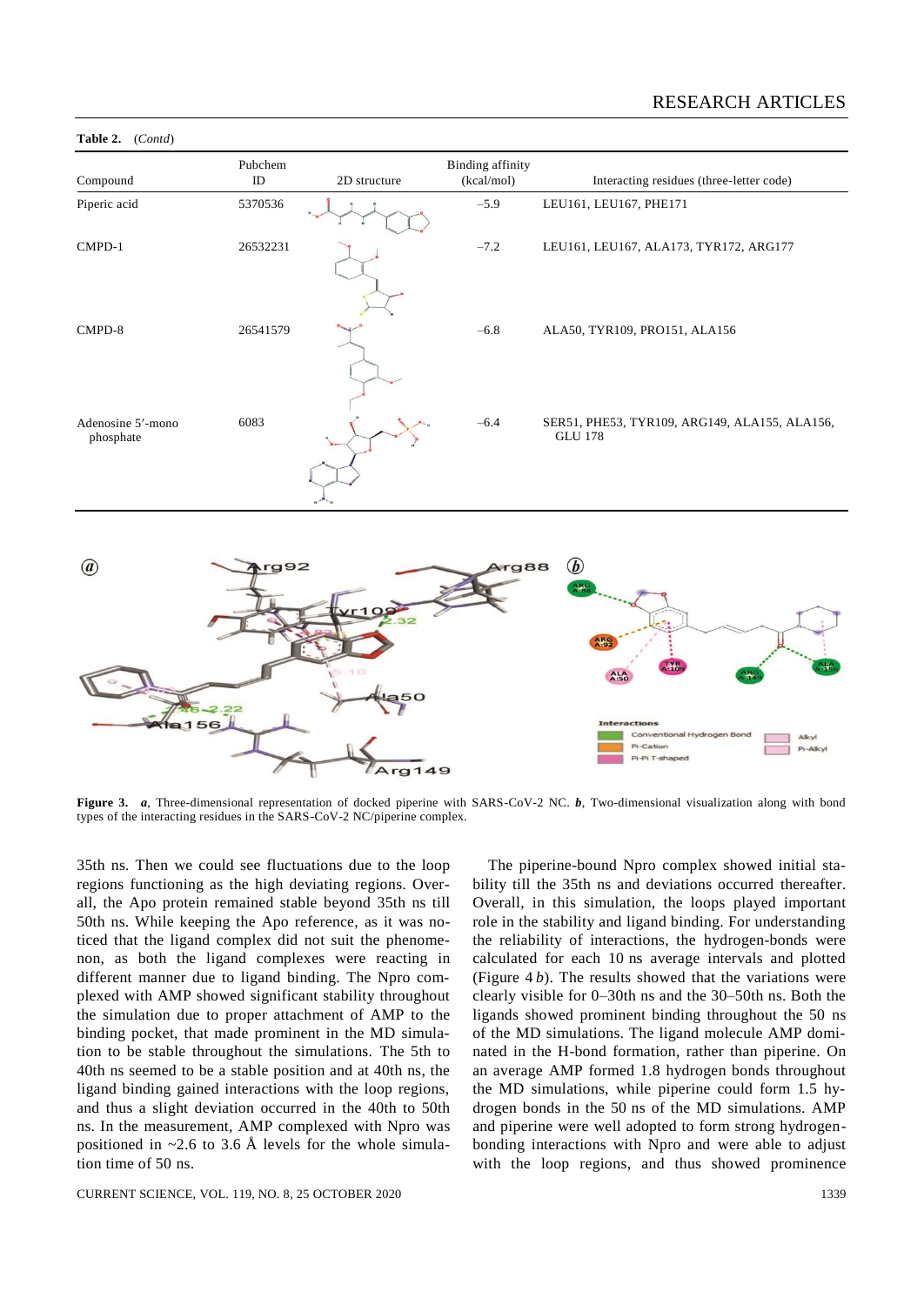

**Figure 4.** *a*, RMSD (Å) values of Npro (Apo), Npro complexed with piperine and AMP for the timescale of 50 ns. *b*, H-bond interactions of Npro with AMP and piperine for each 10 ns interval.

in binding in the dynamic environment. Overall, molecular dynamics simulation revealed that binding of piperine could be as stable as that of AMP.

NC is a well-established drug target for major viral diseases like acute immunodeficiency syndrome (AIDS), Middle East respiratory syndrome coronavirus (MERS-CoV), chikungunya, swine fever virus, etc.<sup>12,38-40</sup>. It is a well-conserved protein with key roles in the replication and life cycle of SARS-CoV-2. Increasing efforts are being made to search for lead molecules in order to fight against this pandemic6,7. Spices like *Syzygium aromaticum*, *P. nigrum*, *Cinnamomum zeylanicum*, *Nigella sativa*, etc. have an abundance of natural compounds possessing antimicrobial properties. The Indian subcontinent is well-known for the production and export of spices worldwide, these are household consumables of the country<sup>41,42</sup>.

The interactions of AMP with the NC domain revealed the RNA-binding domain of the protein, where ARG149 was an important amino acid due its close interaction with the phosphate group. Upon molecular docking of the natural compounds, it was found that piperine had a strong binding affinity towards SARS-CoV-2 NC and also interacted strongly with ARG149. The binding affinity of piperine and its isomers was higher than that of AMP. While  $\beta$ -caryophyllene and chalcone also showed favourable binding to the NC structure, their binding energy was lower than that of AMP. The results clearly indicate that piperine has the potential to block the RNA binding pocket of SARS-CoV-2 NC. Three of the pocket residues, viz. ARG149, TYR109 and ALA155 were occupied by piperine as well as AMP, which clearly proves that piperine with a binding affinity more than that of

AMP is more likely to occupy this RNA binding pocket. Molecular dynamics simulation also revealed that the binding of piperine to the N-terminal of NC was quite stable. Interestingly, the binding affinity of piperine was found to be equivalent to that of synthetic analogues like CMPD-1, CMPD-8 and Baricitinib targeting  $NC^{37,39}$ .

Piperine is the predominant oleoresin of black pepper responsible for its pungency<sup>43</sup>. This compound is widely known for its antihypertensive, anti-asthmatic, antidepressant, antitumour and anti-carcinogenic properties<sup>43,44</sup>. However, antiviral properties have not been extensively and exclusively reported. In a study published in 2010, it was shown that a food supplement made up of black pepper, garlic and ginger  $(1:16:4)$  had a curative effect against chikungunya epidemic in Kerala during 2006–09. Our findings clearly indicate that black-pepper extracts containing piperine may be an effective means to control the proliferation of viral particles inside the human body due to its potential to block RNA packaging inside the capsid protein. Piperine has also been reported for its bioavailability-enhancing effects<sup>45</sup>. For example, Kasibhatta and Naidu<sup>46</sup> reported increased bioavailability of nevrapine used against HIV/AIDS. Therefore, use of black pepper in daily foods or incorporation of piperine with other drugs can be an effective means to combat the SARS-CoV-2 pandemic.

#### **Conclusion**

The results of the present study highlight piperine as a potential natural compound targeting NC of SARS-CoV-2 and possibly blocking the RNA packaging in the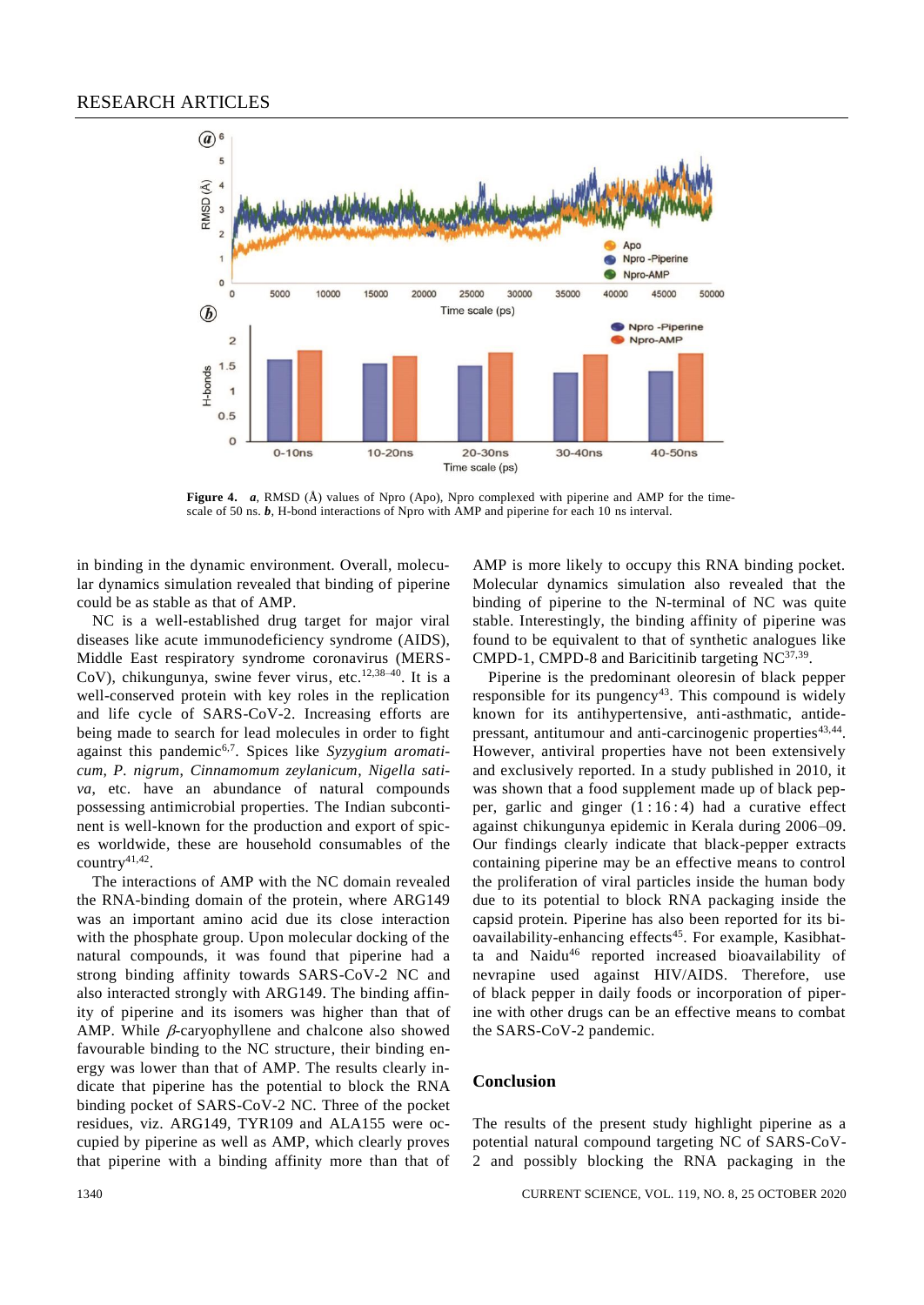protein. Therefore, intake of black pepper or piperine can help control viral proliferation. However, specific laboratory-based and clinical studies are required to substantiate the findings of this study. Nevertheless, the advisory issued by the Ministry of AYUSH, GoI should be followed to combat the SARS-CoV-2 pandemic, as the results of this study also indicate the possible anti-SARS-CoV-2 role of black pepper.

- 1. Zhou, Y., Hou, Y., Shen, J., Huang, Y., Martin, W. and Cheng, F., Network-based drug repurposing for novel coronavirus 2019 nCoV/SARS-CoV-2. *Cell Discov.*, 2020, **6**, 1–18.
- 2. Li, Q. *et al.*, Early transmission dynamics in Wuhan, China, of novel coronavirus infected pneumonia. *N. Engl. J. Med.*, 2020.
- 3. WHO, Coronavirus disease 2019 (COVID-19): situation report 88, World Health Organization, Geneva, 2020.
- 4. Thanh, L. T. *et al.*, The COVID-19 vaccine development landscape. *Nature Rev. Drug Discov.*, 2020, **19**, 305–306.
- 5. Wrapp, D. *et al.*, Cryo-EM structure of the 2019-nCoV spike in the prefusion conformation. *Science*, 2020, **367**(6483), 1260– 1263.
- 6. Zhang, L. *et al.*, Crystal structure of SARS-CoV-2 main protease provides a basis for design of improved  $\alpha$ -ketoamide inhibitors. *Science*, 2020, **368**, 409–412.
- 7. Wang, L., Wang, Y., Ye, D. and Liu, Q., A review of the 2019 novel coronavirus (COVID-19) based on current evidence. *Int. J. Antimicrob. Agents*, 2020, **56**, 106137.
- 8. Licitra, B. N. *et al.*, Mutation in spike protein cleavage site and pathogenesis of feline coronavirus. *Emerg. Infect. Dis.*, 2013, **19**, 1066–1073.
- 9. Chen, Y. W., Yiu, C. P. B. and Wong, K. Y., Prediction of the SARS-CoV-2 (2019-nCoV) 3C-like protease (3CL pro) structure: virtual screening reveals velpatasvir, ledipasvir, and other drug repurposing candidates, version 2. *F1000 Res.*, 2020, **9**, 129.
- 10. Forster, P., Forster, L., Renfrew, C. and Forster, M., Phylogenetic network analysis of SARS-CoV-2 genomes. *Proc. Natl. Acad. Sci. USA*, 2020, **117**, 9241–9243.
- 11. Fehr, A. R. and Perlman, S., Coronaviruses: an overview of their replication and pathogenesis. In *Coronaviruses: Methods and Protocols* (eds Maier, H., Bickerton, E. and Britton, P.), Humana Press, New York, NY, 2015, vol. 1282.
- 12. Porntrakulpipat, S., Supankong, S., Chatchawanchonteera, A. and Pakdee, P., RNA interference targeting nucleocapsid protein (C) inhibits classical swine fever virus replication in SK-6 cells. *Vet. Microbiol.*, 2010, **142**, 41–44.
- 13. Mori, M. *et al.*, Nucleocapsid protein: a desirable target for future therapies against HIV-1. *Curr. Top. Microbiol. Immunol.*, 2015, **389**, 53–92.
- 14. Cong, Y. *et al.*, Nucleocapsid protein recruitment to replication– transcription complexes plays a crucial role in coronaviral life cycle. *J. Virol.*, 2019, **94**, e01925-19.
- 15. Garg, D. and Torbett, B. E., Advances in targeting nucleocapsid– nucleic acid interactions in HIV-1 therapy. *Virus Res.*, 2014, **193**, 135–143.
- 16. Hodgson, J., The pandemic pipeline. *Nature Biotechnol.*, 2020, **38**, 523–532.
- 17. Arora, R. *et al.*, Potential of complementary and alternative medicine in preventive management of novel H1N1 flu (swine flu) pandemic: thwarting potential disasters in the bud. *Evid.-based Complement. Altern. Med.*, 2011, **2011**, 586506.
- 18. Batson, A., The problems and promise of vaccine markets in developing countries. *Health Aff.*, 2005, **24**.
- 19. Aryaeian, N., Shahram, F., Mahmoudi, M., Tavakoli, H., Yousefi, B. and Arablou, T., The effect of ginger supplementation on some

CURRENT SCIENCE, VOL. 119, NO. 8, 25 OCTOBER 2020 1341

immunity and inflammation intermediate genes expression in patients with active rheumatoid arthritis. *Gene*, 2019, **698**, 179–185.

- 20. Jagetia, G. C. and Aggarwal, B. B., 'Spicing up' of the immune system by curcumin. *J. Clin. Immunol.*, 2007, **27**, 19–35.
- 21. Majdalawieh, A. F. and Carr, R. I., *In vitro* investigation of the potential immunomodulatory and anti-cancer activities of black pepper (*Piper nigrum*) and cardamom (*Elettaria cardamomum*). *J. Med. Food*, 2010, **13**, 371–381.
- 22. Hurst, K. R., Koetzner, C. A. and Masters, P. S., Identification of *in vivo* – interacting domains of the murine coronavirus nucleocapsid protein. *J. Virol.*, 2009, **83**, 7221–7234.
- 23. Pettersen, E. F. *et al*., UCSF chimera a visualization system for exploratory research and analysis. *J. Comput. Chem.*, 2004, **25**, 1605–1612.
- 24. Dunbrack Jr, R. L., Sequence comparison and protein structure prediction. *Curr. Opin. Struct. Biol*., 2006, **16**, 374–384.
- 25. Wang, J., Wang, W., Kollman, P. A. and Case, D. A., Automatic atom type and bond type perception in molecular mechanical calculations. *J. Mol. Graph. Model.*, 2006, **25**, 247–260.
- 26. Webb, B. and Sali, A., Protein structure modeling with MODELLER. In *Methods in Molecular Biology*, 2014, **1137**, 1–15.
- 27. BIOVIA, Dassault Systèmes, Discovery Studio Modeling Environment, version 16.1.0.15350, Dassault Systèmes, San Diego, 2016.
- 28. Lovell, S. C. *et al.*, Structure validation by C alpha geometry: phi, psi and C beta deviation. *Proteins-Struct. Funct. Genet.*, 2003, **50**, 437–450.
- 29. Armougom, F. *et al.*, Expresso: automatic incorporation of structural information in multiple sequence alignments using 3Dcoffee. *Nucleic Acids Res.*, 2006, **34**, W604–W608.
- 30. DeLano, W. L., The PyMOL Molecular Graphics System, Version 1.8. Schrödinger LLC, New York, 2014.
- 31. Choudhary, P. *et al.*, Computational identification and antifungal bioassay reveals phytosterols as potential inhibitor of *Alternaria arborescens*. *J. Biomol. Struct. Dyn.*, 2019, **38**, 1143–1157.
- 32. Singh, S., Vijaya Prabhu, S., Suryanarayanan, V., Bhardwaj, R., Singh, S. K. and Dubey, V. K., Molecular docking and structurebased virtual screening studies of potential drug target, CAAX prenyl proteases, of *Leishmania donovani*. *J. Biomol. Struct. Dyn.*, 2016, **34**(11), 2367–2386.
- 33. Chow, E. *et al.*, Desmond performance on a cluster of multicore processors. *Simulation*, 2008.
- 34. Reddy, K. K. and Singh, S. K., Combined ligand and structurebased approaches on HIV-1 integrase strand transfer inhibitors. *Chem. Biol. Interact.*, 2014, **218**, 71–81.
- 35. Nair, K. P. P., *Agronomy and Economy of Black Pepper and Cardamom*, eBook ISBN: 9780123918772, Elsevier Inc., 2011.
- 36. Agarwal, O. P., *Chemistry of Organic Natural Products*, Goel Publishing House, Meerut, 2010.
- 37. Richardson, P. *et al.*, Baricitinib as potential treatment for 2019 nCoV acute respiratory disease. *Lancet*, 2020, **395**, e30.
- 38. Veit, S., Jany, S., Fux, R., Sutter, G. and Volz, A., CD8+ T cells responding to the Middle East respiratory syndrome coronavirus nucleocapsid protein delivered by *Vaccinia* virus MVA in mice. *Viruses*, 2018, **10**, 718.
- 39. Breuer, S., Chang, M. W., Yuan, J. and Torbett, B. E., Identification of HIV-1 inhibitors targeting the nucleocapsid protein. *J. Med. Chem.*, 2012, **55**, 4968–4977.
- 40. Wong, K. Z. and Chu, J. J. H., The interplay of viral and host factors in chikungunya virus infection: targets for antiviral strategies. *Viruses*, 2018, **10**, 294.
- 41. Choudhuri, P., Das, S. and Sharangi, A. B., Organic spices. In *Indian Spices: The Legacy, Production and Processing of India's Treasured Export*, Springer International, 2018, pp. 177–204.
- 42. Suresh, A. and Mathur, V. C., Export of agricultural commodities from India: performance and prospects. *Indian J. Agric. Sci.*, 2016, **86**, 876–883.